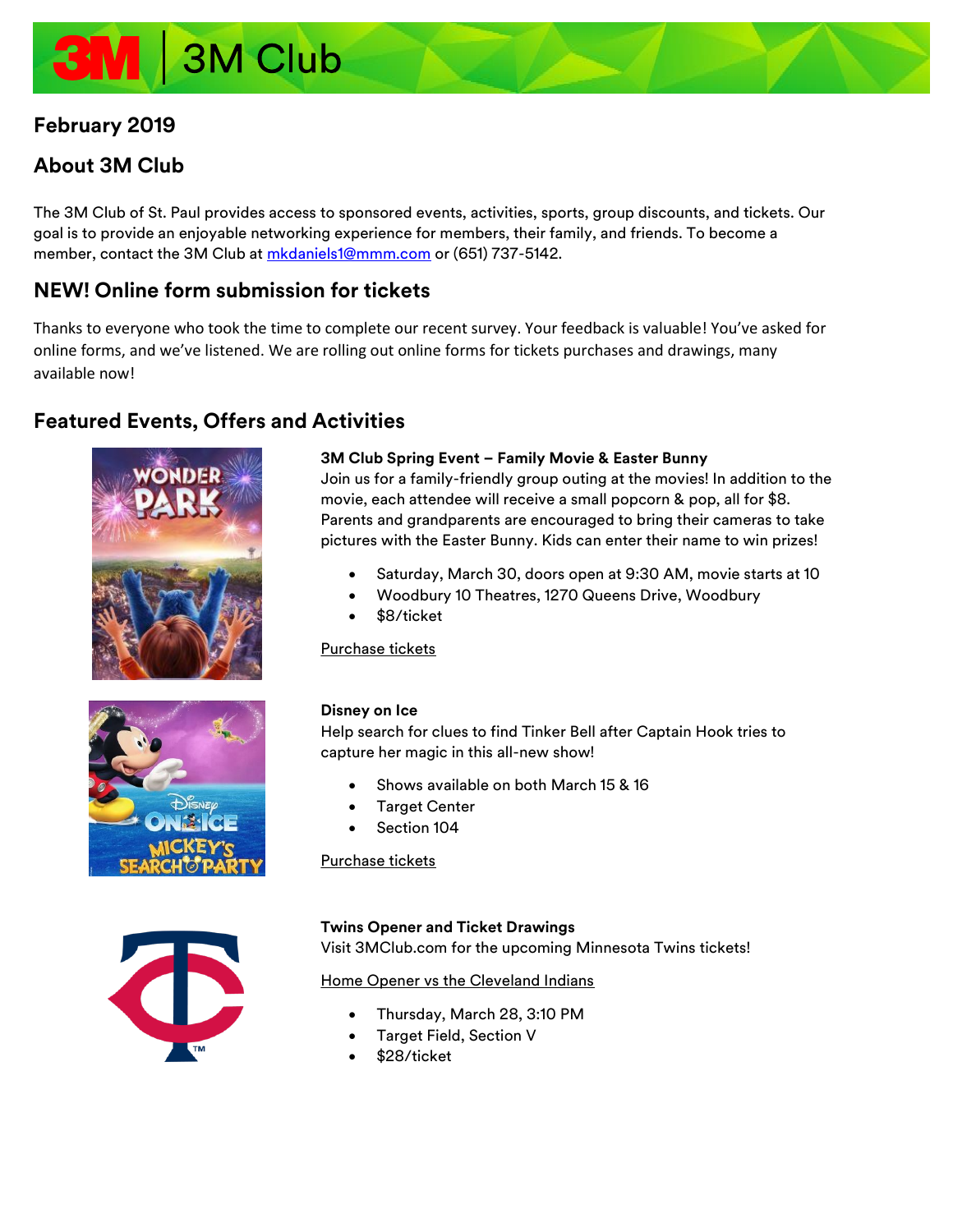# [Or, enter for a chance to purchase 2 tickets to one or more Twins home](https://forms.office.com/Pages/ResponsePage.aspx?id=xMPK-qXiV0KvdiBcioId2xfPV-iTQi9EmSvDStt9q_VUQlhSMjFVU0E3S1RTNE03VVk3Q0VES05BQSQlQCN0PWcu)  [games](https://forms.office.com/Pages/ResponsePage.aspx?id=xMPK-qXiV0KvdiBcioId2xfPV-iTQi9EmSvDStt9q_VUQlhSMjFVU0E3S1RTNE03VVk3Q0VES05BQSQlQCN0PWcu)

- Section 113, Row 8, Seats 1-4, \$58/ticket
- Section 11, Row 8, Seats 13-16, \$77/ticket

# **Ticket Office – Concerts, Broadway Shows, Sporting Events and more!**

# Ticket Drawings

3M Club members may enter a drawing for a chance to purchase tickets for each of the following concerts below.

| Date(s)               | Event                          | <b>Drawing Date</b> | <b>Price Per</b><br><b>Ticket</b> |
|-----------------------|--------------------------------|---------------------|-----------------------------------|
| <b>All Home Games</b> | <b>MN Twins Ticket Drawing</b> | Mar 4               | \$58 or \$77                      |
| <b>All Home Games</b> | <b>Saints Ticket Drawing</b>   | Mar 4               | \$28                              |
| Apr <sub>13</sub>     | Legends of Hip Hop             | Feb 25              | \$75                              |
| June 22               | Hugh Jackman                   | Feb 25              | \$130                             |
| <b>Jun 25</b>         | Pentatonix                     | Apr 29              | \$95                              |
| July 6                | Ozzy Osbourne                  | Feb 25              | \$130                             |
| Jul 8                 | Ariana Grande                  | <b>Mar 25</b>       | \$150                             |
| <b>Jul 20</b>         | <b>Backstreet Boys</b>         | Feb 25              | \$130                             |
| Aug 3                 | Santana                        | <b>Mar 25</b>       | \$140                             |
| Aug 10                | Queen                          | <b>Mar 25</b>       | \$180                             |
| Aug 26                | <b>Iron Maiden</b>             | Feb 25              | \$130                             |
| Sep 6                 | The Who                        | <b>Mar 25</b>       | \$185                             |
| Sep 7                 | <b>Thomas Rhett</b>            | Feb 25              | \$100                             |
| Apr 24, 2020          | <b>Marco Antonio Solis</b>     | Apr 29              | \$165                             |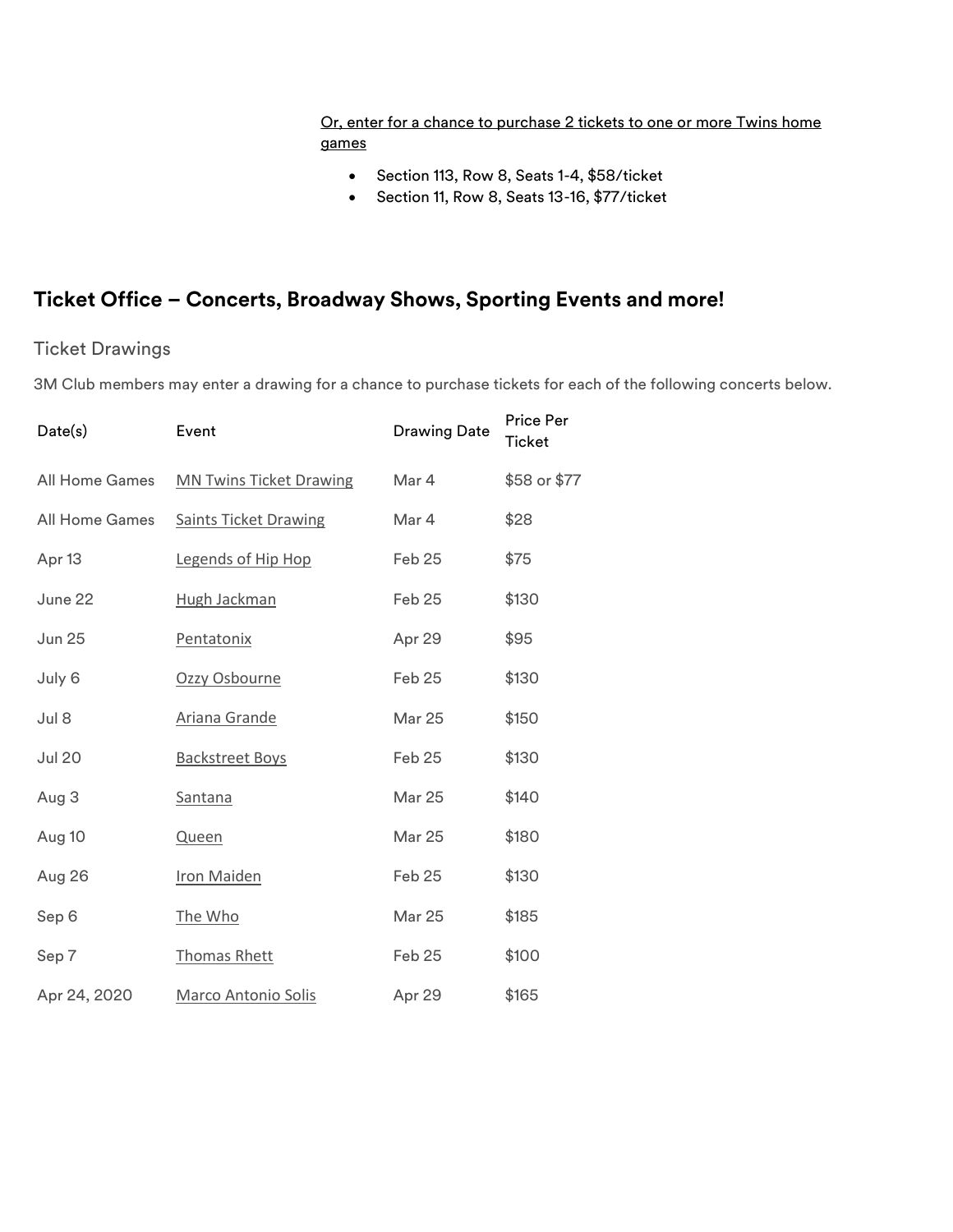# Ticket Purchase

| 2018-2019   |                                     |                                     |  |
|-------------|-------------------------------------|-------------------------------------|--|
| Date(s)     | Event                               | Location                            |  |
| Varies      | <b>MN Wild Tickets</b>              | Suite #27, Xcel Energy Center       |  |
| Varies      | <b>MN Timberwolves Tickets</b>      | Suite #63, Target Center            |  |
| Feb 20 - 23 | <b>MSHSL Girls Hockey</b>           | Suite #27, Xcel Energy Center       |  |
| Mar 2       | <b>WWE Road to Wrestlemania</b>     | Suite #63, Target Center            |  |
| Mar 6-9     | <b>MSHSL Boys Hockey</b>            | Suite #27, Xcel Energy Center       |  |
| Mar 15      | Disney on Ice                       | Section 104, Target Center          |  |
| Mar 16      | Disney on Ice                       | Section 104, Target Center          |  |
| Mar 22 & 23 | <b>Frozen Faceoff</b>               | Suite #27, Xcel Energy Center       |  |
| Mar 28      | <b>MN Twins Home Opener</b>         | Section V, Target Field             |  |
| Mar 30      | 3M Club Spring Event - Family Movie | <b>Woodbury 10 Theatres</b>         |  |
| Mar 30      | <b>Harlem Globetrotters</b>         | Section 116, Target Center          |  |
| Apr 12      | <b>Casting Crowns</b>               | Section 136, Target Center          |  |
| Apr 25      | <b>Hello Dolly</b>                  | Section MF3, Orpheum Theatre        |  |
| May 3       | Stars on Ice                        | Suite #27, Xcel Energy Center       |  |
| May 9       | The Play that Goes Wrong            | Section MF2, Orpheum Theatre        |  |
| May 11      | <b>MN Twins Bud Deck Game</b>       | <b>Budweiser Deck, Target Field</b> |  |
| Jun 19      | <b>MN Twins vs Boston Red Sox</b>   | Section T, Target Field             |  |
| Aug 1       | Fiddler on the Roof                 | Section MF3, Orpheum Theatre        |  |
| Aug 11      | MN Twins vs Cleveland Indians       | Section S, Target Field             |  |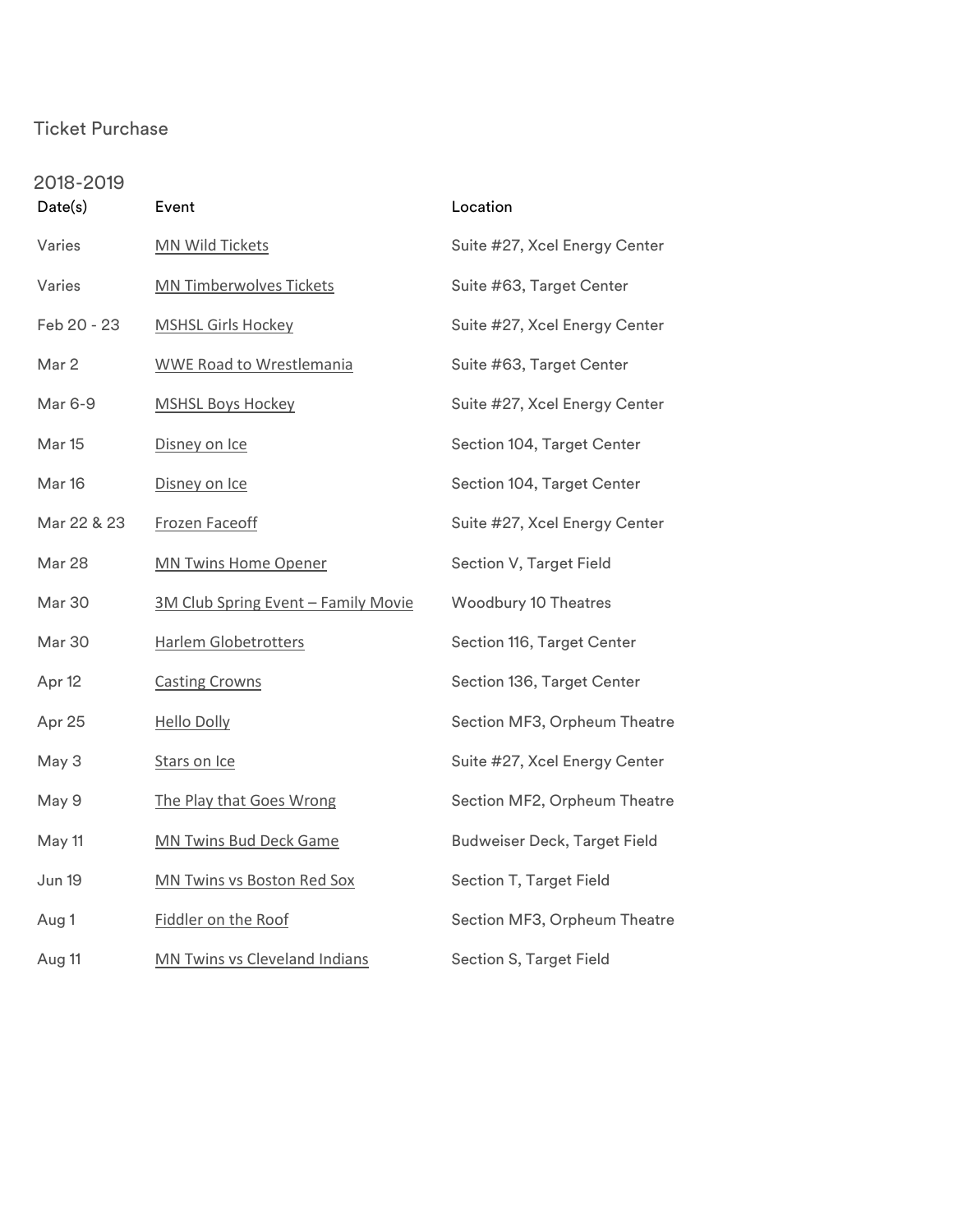# **Ongoing Discounts**

View our new [discounts page](http://3mclub.com/member-only/discounts/) on 3MClub.com!

- [3M Open](http://3mclub.com/files/3915/4628/9798/3M_Open.pdf)
- [Chanhassen Dinner Theatre](http://3mclub.com/files/2414/7198/6276/2016_Chanhassen.pdf)
- [Gopher Hockey](http://3mclub.com/files/9715/4021/4357/Gopher_Hockey.pdf)
- [MERSC](http://3mclub.com/files/8214/6953/6831/MERSC.pdf) MN Employees Recreation & Services Council over 300 additional discounts!
- [Metro Dining Club](http://3mclub.com/files/8915/0600/2705/2017_09_22_Metro_Dining_Club.pdf) Enjoy 2-for-1 dining, with over \$10,000 worth of savings. \$25 per set of 166 dining cards to be used at local restaurants.
- [MN Zoo](http://3mclub.com/files/5015/1845/6239/MN_Zoo.pdf)
- [Nickelodeon Universe](http://3mclub.com/files/9015/2422/7788/Nickelodeon_Universe.pdf) (Mall of America)
- [Park Square Theatre](http://3mclub.com/files/3214/8718/2192/2017_Park_Square_Theatre.pdf)
- [Science Museum of MN](http://3mclub.com/files/2014/7195/9898/2016_Science_Museum.pdf)

# **Sports and Activity Club Listings & News**

To see a full list of sports and activity clubs, visit [3MClub.com.](http://www.3mclub.com/)

## *Amateur Radio Club*

For all 3M employees and retirees interested in "ham" radio. Club meetings are held the 3rd Tuesday of each month, 6 PM at the Bldg 220-2N-C conference room. The club also meets the first Saturday of every month, 8 AM breakfast at Denny's Restaurant, 255 North Century Avenue, Maplewood (east of 3M Center).

Join us for our weekly 2-meter net, every Tuesday night at 8:30 PM on the W0MR 147.120+ repeater. We also have a world-wide HF net every Thursday, 5:30 PM @ 21.385 and 6:00 PM @ 14.288. All frequencies are +/- QRM.

For more information, contact Dave Steinberg, WAORKE at [drsteinberg1@mmm.com](mailto:drsteinberg1@mmm.com).

## *Archery Club*

The 3M Club Archery Club shoots at the Bald Eagle Sportsmen's Association (BESA) located at 6557 N 125th Street, Hugo, MN 55038. We host 3D archery shoots and try archery events most months through September. Registration for the 3D shoots is anytime between 8 am and 2 pm on the days listed below (\$15 fee). Try archery events are from 10 am to 2 pm and equipment is provided (free event). Everyone is welcome!

Upcoming Event(s):

- Mar 3 3D shoot (40 targets)
- Apr 7 3D shoot (50 targets)
- Apr 20 Try archery
- May 4 & 5 3D shoot (Wild River/BESA 3D Classic, money shoot and 30 target fun shoot. See website for details.)
- May 18 Try archery
- Jun 2 3D shoot (50 targets)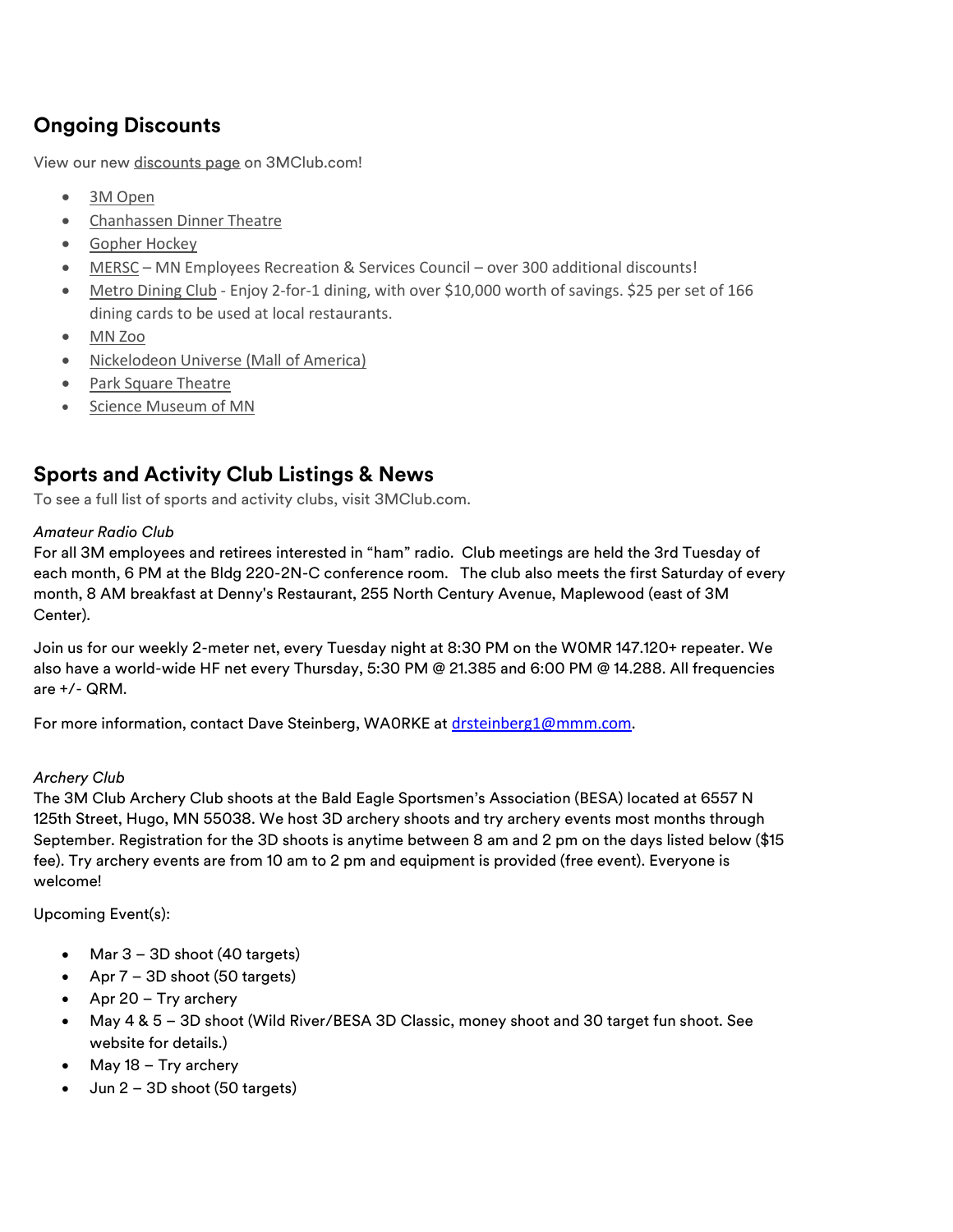- Jun 29 Try archery
- Jul 27 Try archery
- Aug 4 3D shoot (50 targets)
- Aug 31 Try archery
- Sept 1 3D shoot (Bow Hunter Challenge 40 targets)

For more information, contact Greg Rigdon (grigdon@mmm.com, 651-458-2146) or Adam Miller [\(admiller@mmm.com,](mailto:admiller@mmm.com) 651-736-0046) or visit the BES[A website.](http://www.besamn.com/archery)

#### *Bicycle User Group*

Ride to work? Ride for fun? Want to ride more? Want to start? This is the place for you to become a safer, healthier, and smarter cyclist. The 3M Club Bicycle User Group offers the following activities and apparel:

- Charity bike rides
- Recreational and family bike rides
- 3M cycling apparel (discounts available to 3M Club Bicycle Club members)

For more information, visit [Bicycle User Group](https://skydrive3m.sharepoint.com/sites/EmpInt/3mbikes/SitePages/Home.aspx) or contact [Mark O'Neill](mailto:mboneill@mmm.com).

#### *Bocce Ball Club*

If you thought curling in the Winter Olympics was cool, check out Bocce Ball! 3M Club Bocce Ball League is looking to recruit more members and more teams. Everyone of all ages is welcome to join. The league currently has about 50 members which make up 9 teams. Bocce league will start this year on May 9 and play every Wednesday at 6 PM until August 15, with the exception of the week of July 4. Registration is \$25/player, which covers regular season play, the tournament and end of season party. We play at Lamar Park (7025 Lamar Ave S, Cottage Grove, MN 55016). Bathrooms and concessions are available on-site. [Click here to register!](http://3mclub.com/files/3215/2037/4063/Bocce_Registration_Form_2018_Season.pdf)

For more information, visit contact Michael Kobe at [mwkobe@mmm.com](mailto:mwkobe@mmm.com) or (651) 733-6476.

#### *Camera Club*

The club was established to give any one, of any photography skill-level, a chance to learn, improve and grow their skills. The Camera Club meets on the second Tuesday of each month, Sept thru May (no meetings June to Aug). The 3M | Tamarack Nature Center group meets the third Saturday of each month, year around.

#### Upcoming Event(s):

- Feb 16 Tamarack Nature Center, 10 AM Come early and bring your camera
- Mar 5 Brian Peterson's Evolution at the Star Tribune, Maplewood Community Center FREE!
- Mar 12 3M Camera Club, 7 PM, 3M Center, Building 224
- Mar 13 3M Camera Breakfast Club, 9 AM, Denny's, 225 Century Ave, Maplewood, MN
- Mar 30 2019 Interclub Competition Awards, Mounds View High School
- Aug 11-13 The Greatest Ships of Yore See historic ships from around the world! Duluth, MN

To join or for more information, contact Mike Prokosch at mjprokosch1@comcast.net or (651) 429-6750.

## *Clown Club*

The 3M Club Clown Club meets the second Wednesday of the month in the 3M Bldg 222 cafeteria from 4:45 PM to 6:30 PM. Please join us for laughs and snacks. We love to bring smiles to folks of all ages. For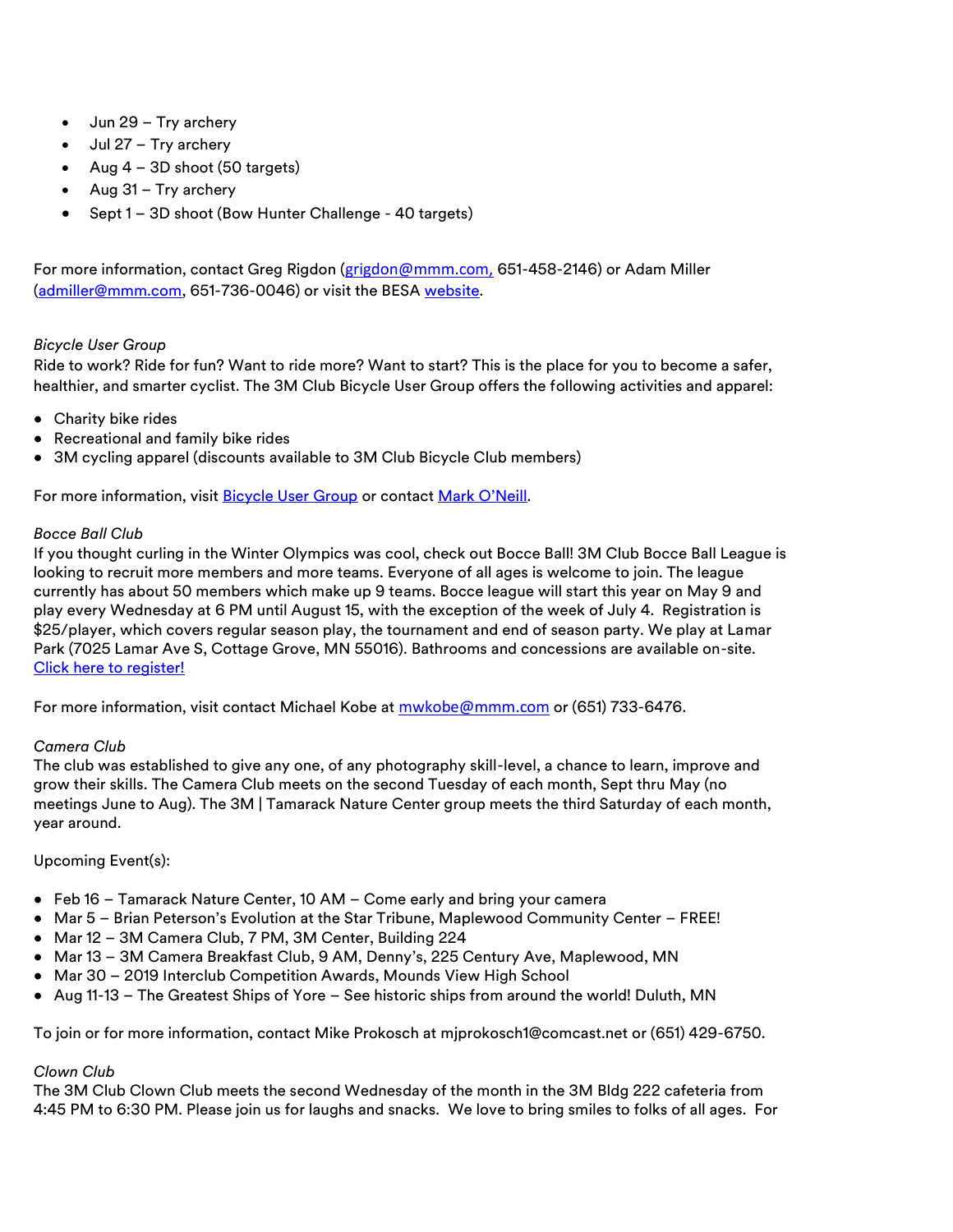more information or to get a clown for your event, please call JoAnn Buhl at (651) 777-8056 or email [getaclown@comcast.net.](mailto:getaclown@comcast.net)

#### *Dance Club*

Connect with other 3Mers who enjoy dancing and learn about events & classes happening in the Twin Cities area. We're looking for all types including instructors, hard core dancers, those who have always wanted to try, or those who will give into peer pressure if their cubemates go. If you're interested in joining, contact [US-3MDance@mmm.com.](mailto:US-3MDance@mmm.com) Be sure to join the community on our new [3M Dance SharePoint Site](https://skydrive3m.sharepoint.com/teams/3MDance_comm/SitePages/Community%20Home.aspx) as more events outside of 3M are being posted and discussed on our [Yammer Page!](https://www.yammer.com/mmm.com/#/threads/show?threadId=982366262&messageId=982366262)

## *Ducks Unlimited*

We are looking for some fellow 3Mer's to get involved in the 3M Club Chapter of Ducks Unlimited. Our goal is to reinvigorate this chapter and continue the longstanding tradition of conservation well into the future. We currently hold one annual banquet with aspirations to pursue additional yearly events. If you have questions or if you have any interest in volunteering your time please do not hesitate to reach out. Any and all help will be greatly appreciated.

For more information, contact Brian Leach at bileach@mmm.com or 651 736 2833.

## *Essential Oils*

The 3M Essential Oils Club invites employees who are eager to explore the possibilities of Essential Oils to gather, sample, share uses and network with fellow 3Mers. The club will meet at regular monthly intervals. The format will be inclusive and participatory; bring your oils, bring your ideas, bring your questions and bring your solutions. For more information, visit the Yammer group.

#### *Gamer Club*

Enjoy video games? Does Super Mario World hold a special place in your heart even though Breath of the Wild has taken over your life? Well, the 3M Gamer Club might be for you! Come connect with other 3M gamers to swap stories, discover new games and/or find your next online co-op partner. Each month we'll get together to talk about the games we're playing, review industry trends, or play together in the 225 Game Room. Contact Colin Perkins for more information at [cperkins@mmm.com.](mailto:cperkins@mmm.com)

#### *Genealogy Club*

For more information, contact Donna Bange at [dwbange1@mmm.com](mailto:dwbange1@mmm.com) or 651 733 5291.

## *Golf – Men's 9 Hole Golf League (Mornings)*

Men's 9 Hole Golf League is interested in new members who like to have fun, get some exercise and play golf. We play on Monday mornings, May through August at Oak Glen Golf Course in Stillwater. First tee time is 7:30 AM. Play alternates weekly between the front and back nines. You need not be a 3Mer to play in our league. For more information contact Bill Nelson at 651-245-0096 or Ted Testen at 651-771-8386 or email [mmm9holeretiree@yahoo.com.](mailto:mmm9holeretiree@yahoo.com)

## *Golf – Men's 9 Hole Golf League (Evenings)*

3M Club Men's 9 Hole Golf League welcomes returning and new (men or women) members. We play Monday through Wednesday evenings, end of April through the end of August, at five local golf courses:

- Monday at Eagle Valley (Green Fees \$25.00; Cart \$6.00)
- Tuesday at Prestwick (Green Fees \$25.00; Cart \$10.00)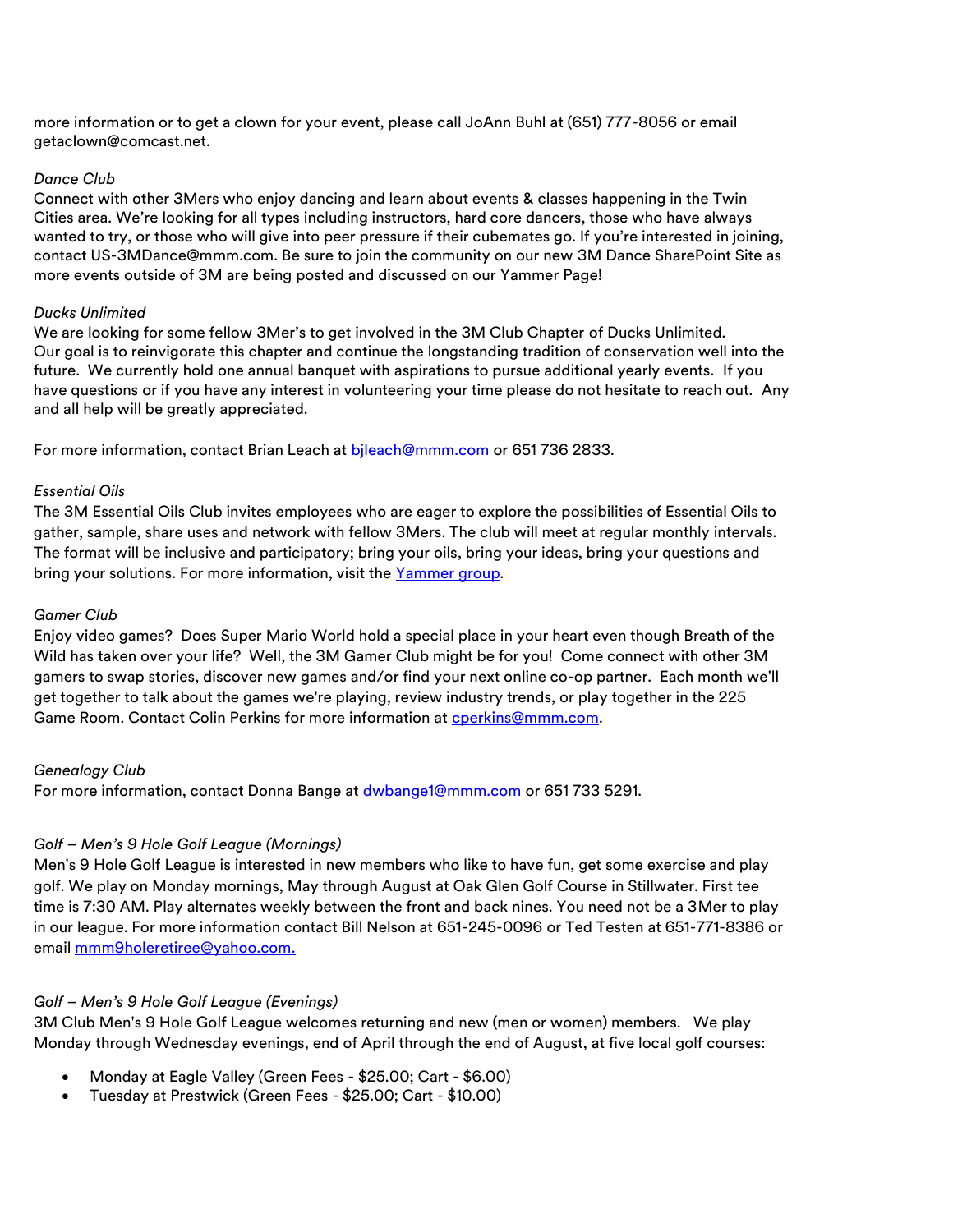- Tuesday at Oak Marsh (Green Fees \$18.50; Cart \$10.50)
- Wednesday at Manitou (Green Fees \$21.00; Cart \$10.50)
- Wednesday at Stoneridge (Green Fees \$27.00; Cart \$11.00)

Players may join and golf on one or more evenings and can specify if they would like to join with others on a team. A player will join an evening and then play that course based on a schedule that is assembled by the league secretary. Play is a combination of match and stroke play. We all know that people are busy, so there is always a healthy pool of substitute players if something arises that prohibits you from playing. All player skillsets are wonderfully welcome. For more information, please contact Joel Bradley at 651-733- 9075 or email jibradley@mmm.com.

#### *Golf – Men's 18 Hole Retiree Golf League*

Golf – Men's 18 Hole Retiree Golf League is interested in new members who like to have fun, get some exercise and play golf. We play on Wednesday mornings, May through August at Oak Glen Golf Course in Stillwater. First tee time is 8:30 AM and our League Registration Fee for the season is \$30. Play alternates weekly between the front and back nines with a shotgun start. You need not be a 3Mer to play in our league. For more information contact Scott Juhl at 651-402-4080 or email at [sajuihl@comcast.net.](mailto:sajuihl@comcast.net)

#### *Golf – Couple's Golf League*

Sign up now! Friday evenings beginning April 8th at Oak Glen Golf Course, Stillwater, MN. Neither person needs to be a 3Mer. \$35.00 per COUPLE league fee. You schedule your time commitment! Target to play 50% of season with opportunities to play more. For more information, contact Melissa Koskie at [mjkoskie@mmm.com](mailto:mjkoskie@mmm.com) or Trevor Shearen at [trevor.shearen@mmm.com.](mailto:trevor.shearen@mmm.com)

#### *Golf – Women's Evening League*

Are you interested in having fun and improving your golf game this summer? The 3M Club Women's Evening Golf League offers league play from approximately May through August. The Monday and Thursday leagues play at Prestwick. The play each week is a handicapped nine-hole match with organized teams and we welcome golfers at all levels. This is a great opportunity to get golf on your calendar throughout the summer, while meeting some new friends. The 3M Club Women's Golf League is open to all women - current 3M employees, retirees and friends!

For more information visit our website at <https://sites.google.com/view/3mclubgolfleagues/home> or contact Jen Aamodt, Women's Evening Golf Board President at [jaamodt@mmm.com](mailto:jaamodt@mmm.com) or 651-736-5581.

#### *Home Brew Club*

The Home Brew Club has monthly lunchtime meetings to cover a range of topics right here on St Paul campus. We also have a few evening and weekend events throughout the year for tastings and brewery tours. There are loaner kettles and equipment for new brewers and our friendly members are always willing to answer your questions about your brews, recipes, or equipment. In addition to "conventional" brewing knowledge we have members who are knowledgeable about mead and cider making, as well as topics like hops, sour beer blending and aging, hops growing and utilization and wild yeast ranching.

Card carrying members get 10% off of purchases at Northern Brewer or Midwest Brewing. Need your membership card? Contact Heather Myers Larson at [hmlarson@mmm.com](mailto:hmlarson@mmm.com) for your card. No fees this year for returning members! Sign up for the mailing list by emailing any HBC board member!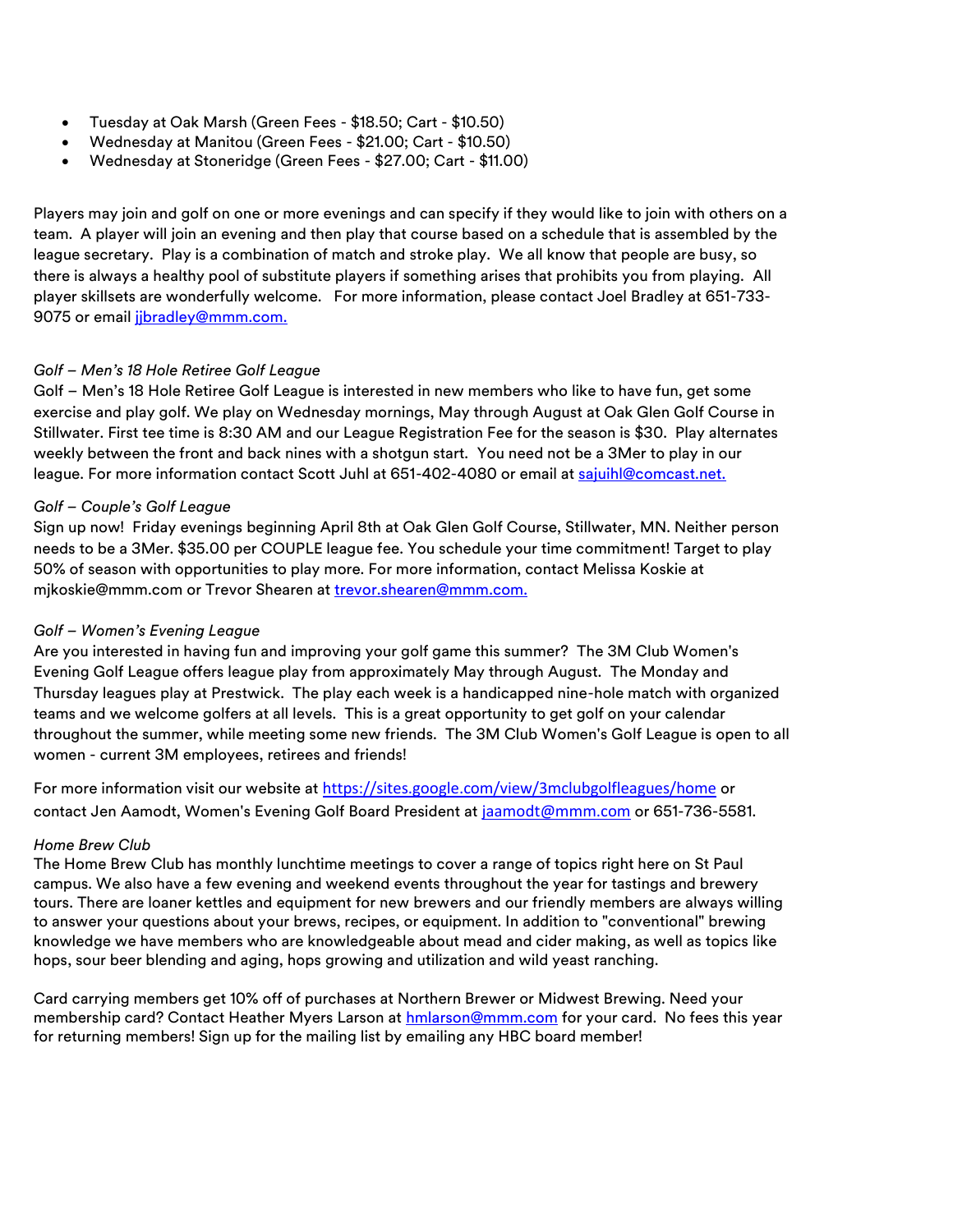If anyone is interested in helping us to plan events for 2018, please contact any board member for more information. No experience required, just a passion for homebrew. Please email Bob Nelson at [J\\_Robert\\_nelson@yahoo.com](mailto:J_Robert_nelson@yahoo.com) or any other board member if interested.

#### *Home Improvement Club*

The 3M Club Home Improvement Club's upcoming seminars are listed below. Seminars are open to everyone.

Upcoming Event(s):

- March 7, 11:30 am 12:30 pm, 225 The Forum, topic TBD
- April 25, 11:30 am 12:30 pm, 225 The Forum, Improving Your Soil. Guest speaker from Gertens.
- May, Lawn Care, Sam Bauer (formerly with the U of M turf grass science program)

For more information, contact Sherry Holtmeyer at [sdholtmeyer@outlook.com,](mailto:sdholtmeyer@outlook.com) 651-459-0456.

#### *Karate Club*

Start for free in the 3M Karate Club, any Saturday 9 AM. Contact Tom Corrigan (651) 736-6885 for more information.

#### *Language Society*

Learn a new language with 3M Club Language Society! A variety of language courses are available to 3Mers and Contract Workers and classes run mid-September through May. Online registration is open and classes will begin at the end of September.

Visit our website at <https://tinyurl.com/3MLanguage> for class schedule and to register. For more information, contact Dave Yarusso at [daveyarusso@gmail.com.](mailto:daveyarusso@gmail.com)

#### *Outdoor Club*

Enjoy day hikes at Bannon State Park or week long backpacking trips in the Rockies? Canoeing in the BWCA or exploring Minnesota's other natural wonders? Then 3M Outdoor Club is for you! Come join us at one of our lunch time presentations or after work happy hours to learn tips and tricks, discover new gear, and meet/swap stories with other outdoor enthusiasts. We do events regularly so there is always something new coming up.

For more information about 3M Outdoor Club or events, contact Bryan Nestingen at [bnestingen@mmm.com](mailto:bnestingen@mmm.com) or visit our [Sharepoint site](https://skydrive3m.sharepoint.com/teams/3moutdoorclub) and fill out the [Membership Form.](https://forms.office.com/Pages/ResponsePage.aspx?id=xMPK-qXiV0KvdiBcioId2-PgNSnCf6BHuuAmBl7zF95UM1JNS0FNMzdXNUlERFNBQ0U1OFBZRjU1SyQlQCN0PWcu)

#### *PC Club*

PC Club is formed by and for 3M employees, retirees, and family members in an effort to keep members up to date on the personal computing field and create opportunities to purchase computers and services at discounted prices.

News and Updates:

The February 2019 edition of the PC Club e-Bytes is available now at [http://go.3M.com/PCClub022019eBytes](http://go.3m.com/PCClub022019eBytes)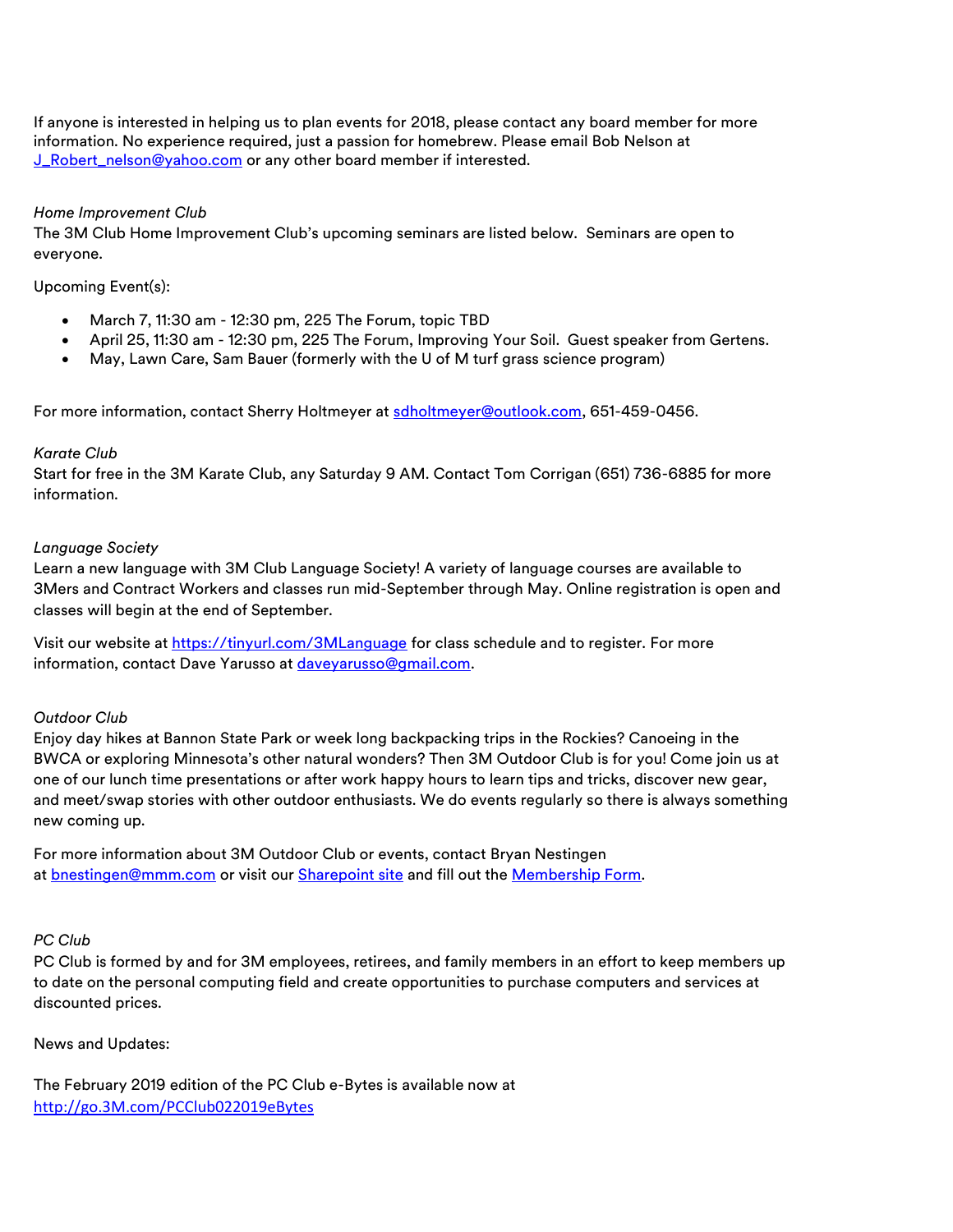Upcoming Event(s):

- Mac SIG (Special Interest Group) February Meeting Date: Friday, Feb 22 Time: 11:30 AM – 12:30 PM Location: 201 Auditorium
- Home Networking by Tom Kreuzer Date: Wednesday, Mar 20 Time: 11:30 AM - 12:30 PM Location: 275 Baltic Room

For a full listing of upcoming events, click h[ere.](https://sites.google.com/site/theminingpcc/future-meetings)

For More Information Web site - [http://go.3M.com/PCClub](http://go.3m.com/PCClub) Contact - Jim Homan, [jghoman@mmm.com,](mailto:jghoman@mmm.com) 651-736-7899

#### *Quilting Club*

The 3M Quilt Club is a group of both 3Mers and non-3Mers with wide and varied skill levels from beginners to award winning quilters. We have a private Facebook page for members, do evening sew-ins, demo's, classes, have speakers and even do weekend retreats on-site! Monthly lunch meetings are typically the 4th Wednesday of month from 11:30-12:30 in Bldg. 220-2N Room B. (Ask about dates in Nov and Dec because of holidays). We encourage you to come to a meeting to see what we are all about! Annual dues are \$20, prorated for people joining in the second half of the year. To join or for more information, contact [Julie](mailto:vlsmith1@mmm.com) Ekholm at [jkekholm@mmm.com.](mailto:jkekholm@mmm.com)

#### *Radio Control Model Aircraft Club*

October through March, meetings are held at the Woodbury Baptist Church on the third Thursday of every month at 7 PM. Bring show and tell. Non-members are welcome to attend.

Upcoming Event(s):

• Feb 21 – Monthly meeting, Woodbury Baptist Church, 7:00 PM –Please bring show and tell

For more information, visit our [website.](http://3mclubrcflyers.org/) Also, [view drone footage](https://youtu.be/oi5U_O4zgGk) from member Dale Case, featuring the recent fall event.

*Running Club* Upcoming Event(s):

- Mar  $23 \frac{\text{Hot } Dash \, 5K \, \text{and } 10 \, \text{Mile}}{\text{(Minneapolis, MN)}} \text{Discounts available!}$
- Apr 7 [Goldy's Run 5K and 10 Mile](https://www.goldysrun.com/) (Minneapolis, MN

For more information, please contact [Aaron Hutt](mailto:ahutt@mmm.com) or [Margot Branigan,](mailto:mabranigan@mmm.com) or check our [website.](https://skydrive3m.sharepoint.com/sites/EmpInt/runclub/SitePages/Home.aspx)

*Scrap and Stamp Club*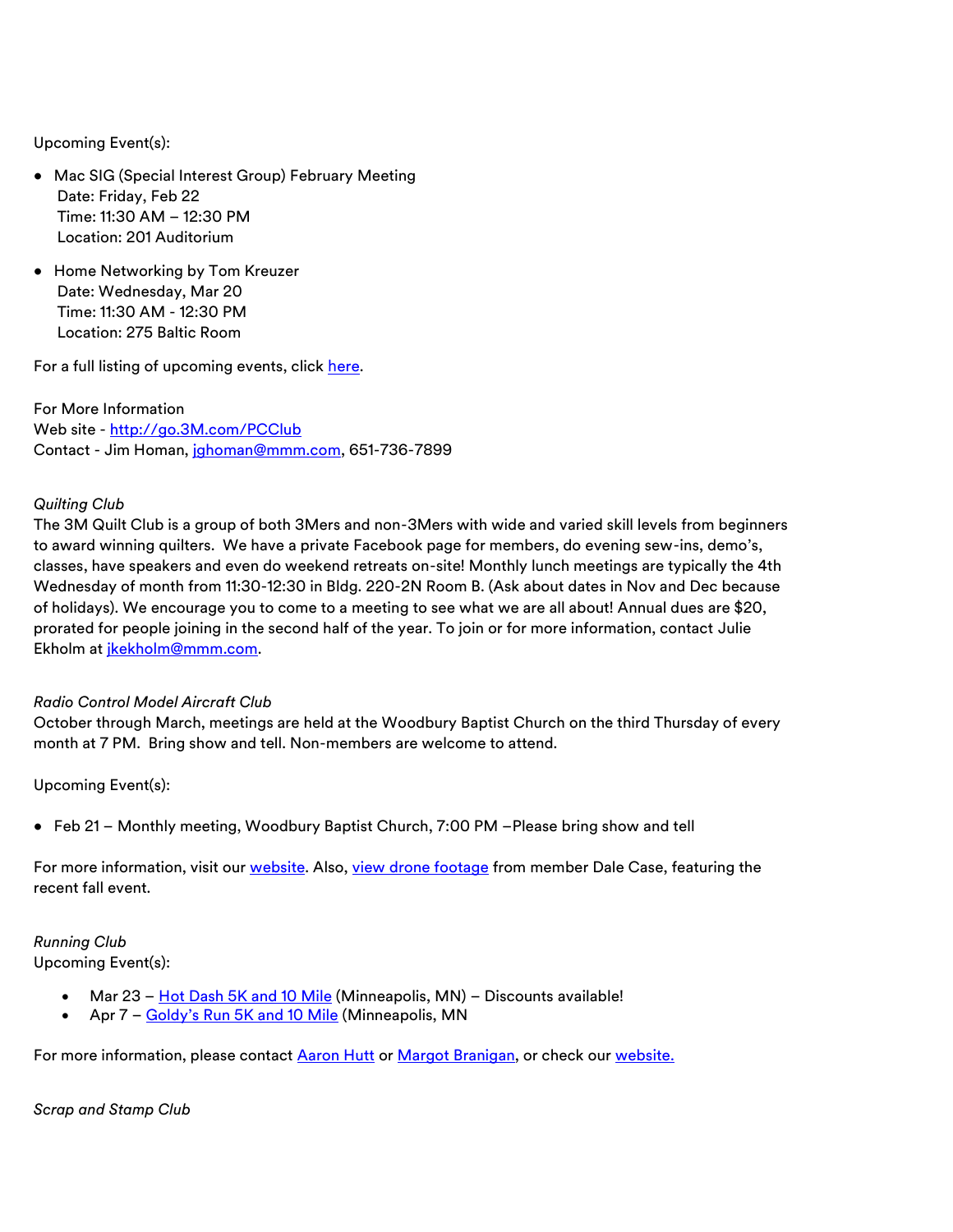Scrap and Stamp Club members are interested in scrapbooking and greeting card making using rubber stamps. Participate in monthly Make & Takes (card/scrapbook page), bulk purchase, demos, etc. Members can also check out club equipment. Meetings for 2018 are held in Bldg. 270-ND233 Conf Rm, 11:30 AM – 12:15 PM on the 2nd Tuesday of the month. Visitors welcome! To join or for more information, contact [blflanaghan@mmm.com.](mailto:blflanaghan@mmm.com)

#### *Ski, Snowboard and Social Club*

A long time ago a group of ski lovers started the 3M Ski club. With 100+ members, 3M employees and non-3M employees, are a very fun group of skiers and snowboarders. We have many expert skiers but also beginners and intermediate skiers, so it is very fun to go on ski trips with the ski club as there is a group for everybody to ski with. You are never alone on the slopes, there is always a ski buddy who will join you. If you love skiing or snowboarding, you are at the right spot.

Some people don't go on any trips, but they join for the socializing part. The Ski Club meets twice a month on Thursday (Thirsty Thursday) at different locations. These outings are a great opportunity to meet other skiers, talk about upcoming trips, events or just to meet some fun people.

Membership is only \$20 per person. The 3M Ski Club has a variety of other events, such as biking, kayaking, wine tasting, curling, visiting sporting events, and many others. Annually, the Ski Club usually goes on two trips out west and to one trip up north, and has some meet & ski events at local ski areas.

Our next big event is our annual membership drive and trip sign-up night on Thursday, Sept 13 at Cowboy Jack's in Woodbury (1690 Woodlane Dr, Woodbury, MN) from 6 – 9 PM.

This year's trips are:

• Mar 2-9 – Sun Valley, Idaho (an 8-day trip allowing one to sky/snowboard up to 6 days)

For more information visit our website at [www.hootline.com,](http://www.hootline.com/) contact Garrett Maas at **gmaas@mmm.com** or 651-733-3897, as well as any other board member listed in the directory.

## *Speech - 3M Verbal Innovators Toastmaster Club*

Club meets weekly from 4 PM - 5 PM every Wednesday in room 275-02NE-200. Here you'll practice the art of public speaking and presenting using a proven program in a supportive learning environment.

For more information contact MaryAlice Jagler-Jankowski at [mjaglerjankowski@mmm.com.](mailto:mjaglerjankowski@mmm.com)

#### *Speech - Tartan Toastmasters Club*

The Tartan Toastmasters provide a supportive and positive learning experience in which 3Mers are empowered to develop communication and leadership skills, resulting in greater self-confidence and personal growth. Weekly meetings are held on Tuesdays from 11:30-12:30 AM in 225-4S. Guests are always welcome. For more information, visit a meeting or our website at [https://162.toastmastersclubs.org.](https://162.toastmastersclubs.org/)

#### *Speech - Windchimes Toastmasters Club*

Improve your communication and leadership skills. Weekly meetings are held every Tuesday from 11:30 AM to 12:30 PM at Building 230 Cafeteria Conference Room C1. Visitors and Guests are always welcome to attend. Bring your lunch and join us. Check out our site information at:

[http://windchimes.toastmastersclubs.org/.](http://windchimes.toastmastersclubs.org/) For more information please contact: [Lillie Mobley,](mailto:lmobley2@mmm.com) President or